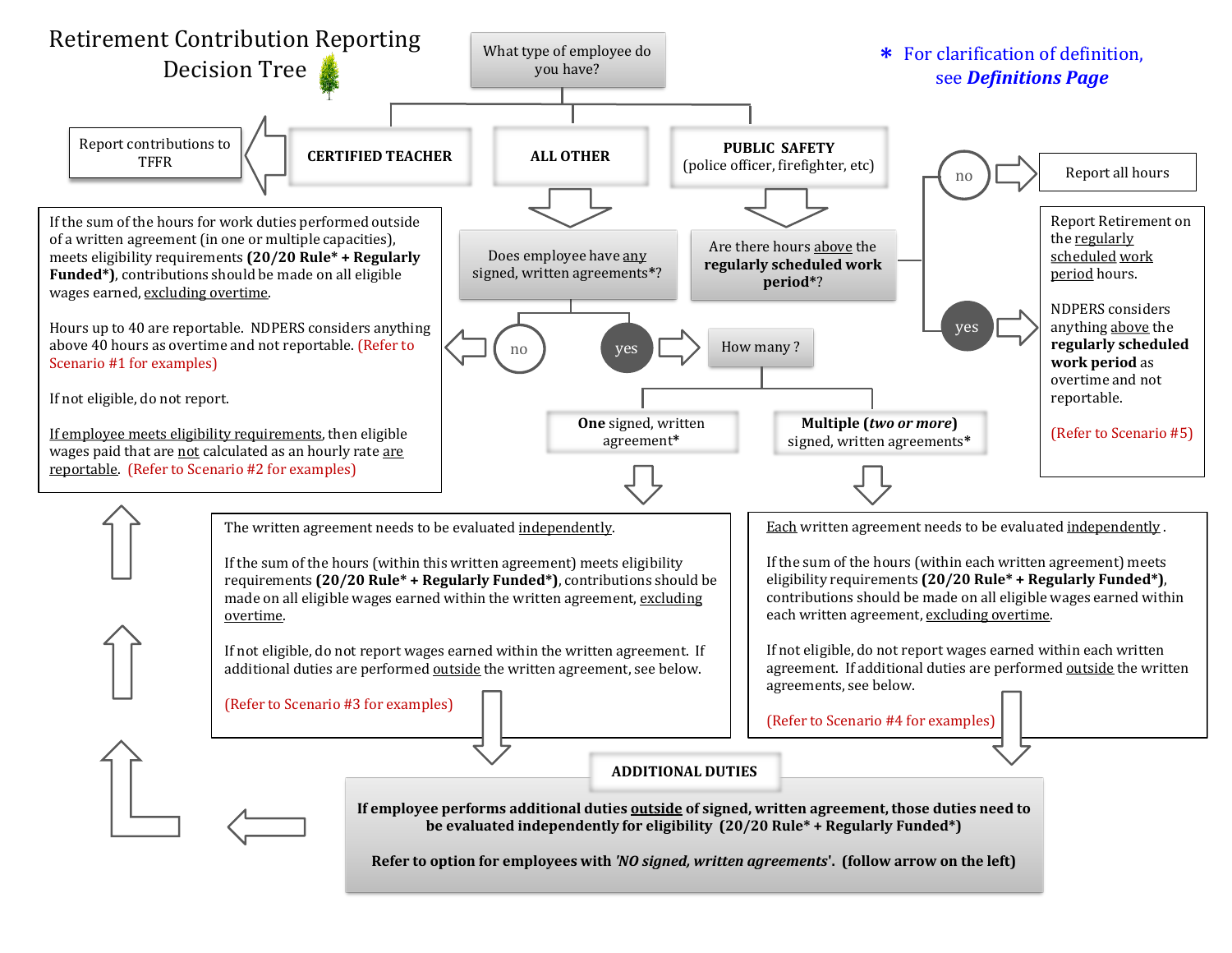| <b>Retirement Contribution Reporting Decision Tree</b><br><b>Definitions</b>       |                                                                                                                                                                                                                                                                                                                                        |  |  |
|------------------------------------------------------------------------------------|----------------------------------------------------------------------------------------------------------------------------------------------------------------------------------------------------------------------------------------------------------------------------------------------------------------------------------------|--|--|
| Overtime                                                                           | Hours over 40 in a work week paid either at the regular hourly rate or time and one-half $(1\ 1/2)$ the hourly rate.                                                                                                                                                                                                                   |  |  |
|                                                                                    | <b>Public Safety</b><br>Hours <b>over the regularly scheduled work period</b> paid either at the regular hourly rate or time and one-half (11/2) the<br>hourly rate.                                                                                                                                                                   |  |  |
| <b>Regularly Scheduled Work Period</b><br>(Public Safety Only)                     | Number of days and hours scheduled for each work cycle. Example: 160 hours scheduled in 28 day work cycle.                                                                                                                                                                                                                             |  |  |
| Signed written agreement                                                           | A document including work to be performed by the employee and signed by <b>both</b> the employee and the employer.<br>Please Note: If the document is signed by both the employee and employer, but does not outline the job duties or responsibilities,<br>NDPERS does not consider this a written agreement for retirement purposes. |  |  |
| 20/20 Rule                                                                         | Employee at least 18 years of age working a minimum of 20 hours per week for twenty (20) or more weeks filling a<br>permanent, regularly-funded position not of limited duration.                                                                                                                                                      |  |  |
| <b>Regularly Funded</b>                                                            | State agencies: A legislatively authorized full-time equivalent (FTE) position.<br>All other governmental units: A similar designation by the unit's governing board created through the regular. budgeting<br>process and receives traditional employee benefits, such as sick leave and annual leave.                                |  |  |
| <b>MANDATORY PARTICIPATION</b><br><b>PERMANENT EMPLOYEES</b>                       | All Plans excluding Public Safety Plan/Law Enforcement Plan                                                                                                                                                                                                                                                                            |  |  |
|                                                                                    | • Employee at least 18 years of age working a minimum of 20 hours per week for twenty (20) or more weeks.                                                                                                                                                                                                                              |  |  |
|                                                                                    | • Filling a permanent position that is regularly funded and not of limited duration.                                                                                                                                                                                                                                                   |  |  |
|                                                                                    | • Must be immediately enrolled even when hired subject to a <i>probationary period</i>                                                                                                                                                                                                                                                 |  |  |
| <b>OPTIONAL PARTICIPATION</b><br><b>TEMPORARY OR PART-TIME</b><br><b>EMPLOYEES</b> | <b>Public Safety Plan/Law Enforcement Plan</b>                                                                                                                                                                                                                                                                                         |  |  |
|                                                                                    | • Licensed police officer, certified correctional officer, or firefighter at least 18 years of age working a minimum of 32 hours<br>per week for twenty (20) or more weeks.                                                                                                                                                            |  |  |
|                                                                                    | • Filling a permanent position that is regularly funded and not of limited duration.                                                                                                                                                                                                                                                   |  |  |
|                                                                                    | • Must be immediately enrolled even when hired subject to a <i>probationary period</i> . If no license or certification is obtained<br>upon date of hire, employee must be enrolled in the "Main" retirement plan until acquired.                                                                                                      |  |  |
|                                                                                    | • Employees at least 18 years of age and not covered under "mandatory participation" provisions stated above.                                                                                                                                                                                                                          |  |  |
|                                                                                    | • Election to participate must be within 180 days from date of hire or date of change in status to temporary or part-time<br>employment. Employer is required to provide this option to participate to employees in a temporary or part-time<br>status.                                                                                |  |  |
|                                                                                    | • Employee must make all contributions at their own cost on his or her own behalf. Law expressly prohibits the employer<br>from paying any portion of contributions.                                                                                                                                                                   |  |  |
|                                                                                    | • An employee can not participate in NDPERS if they are covered by another employer-sponsored plan.                                                                                                                                                                                                                                    |  |  |
|                                                                                    | • If employee has both Permanent and Temporary employment concurrently, Permanent employment takes precedence.                                                                                                                                                                                                                         |  |  |